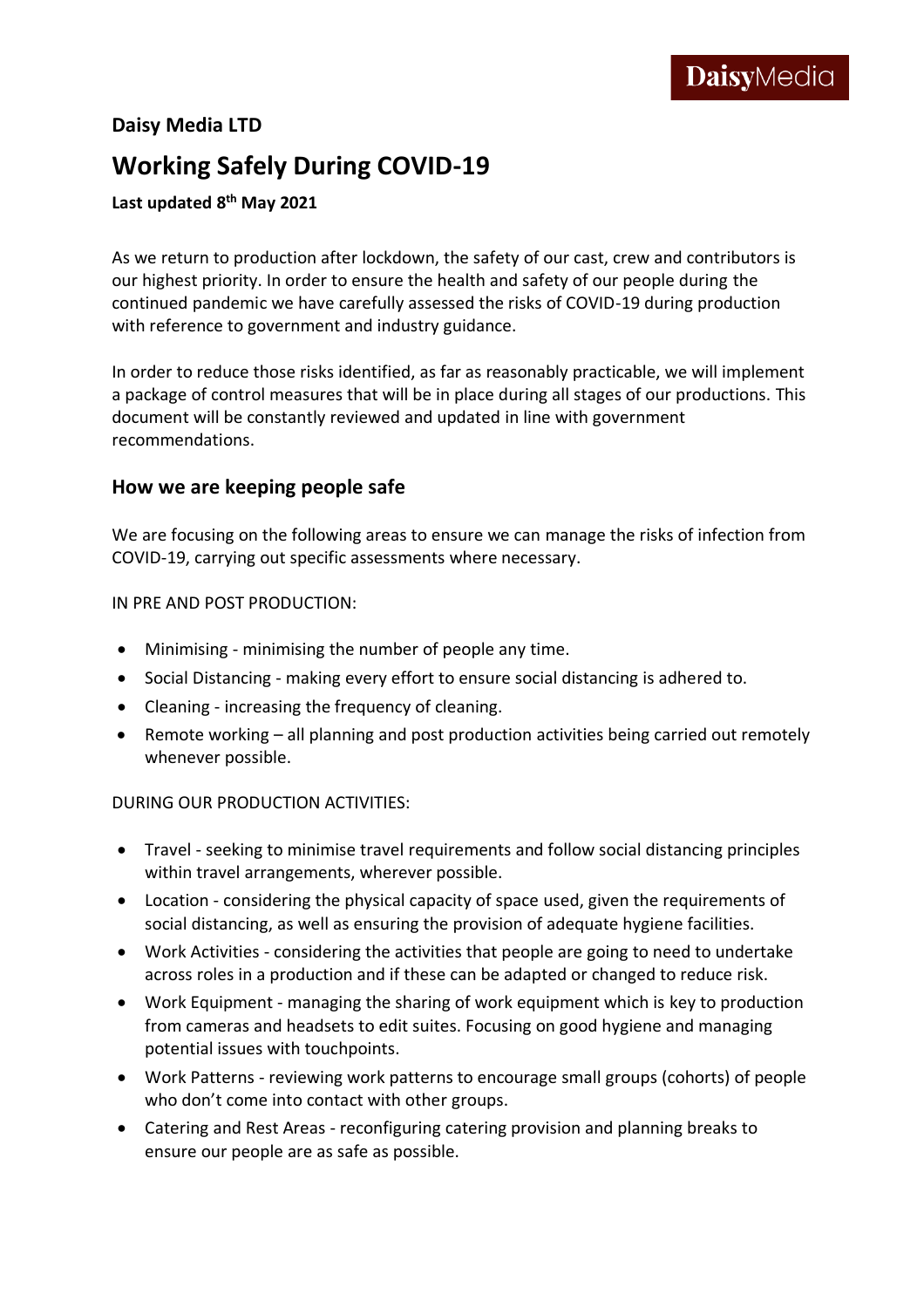- First Aid and Emergency services planning activities to reduce the risk of requiring emergency services to be called as well as advice to first aiders on COVID-19 risk.
- Masks, Gloves and other PPE provided on set.
- Mental Health the COVID-19 risk and the response has had a potential Mental Health impact for those working on productions which should be considered.
- Monitoring compliance will be monitored and if required people will be reminded of the new COVID-19 working practices (such as social distancing).

## **Production Guidelines and Health and Safety Measures**

The purpose of this document is to list the practical measures we have implemented so far to assess and manage COVID-19 risks on shoots and to safeguard the health and safety of everyone attending a video shoot in relation to COVID-19.

We operate on the basis that we all have the potential to be asymptomatic carriers and must adhere to the safety principles to minimise risk. This document will be distributed to cast and crew involved on set prior to the shoot.

### **Pre-Production**

- Pre-production meetings and planning are to be carried out via video conferencing wherever possible.
- Documents and files are to be distributed electronically where possible.
- Location recces to be attended by minimum number of crew members; social distancing will be maintained and basic PPE (masks and gloves) are available to be worn during location visits.
- Casting sessions are to be done remotely via video link ups and self-casting.
- Those aged 70 or over, or with known pre-existing conditions should be given special consideration and enhanced measures.
- Extra time will be allocated to the filming schedule to allow additional time for setting up equipment and sanitising

### **The Shoot**

- Keep the unit as small as possible and minimise the number of crew/cast on set at any one time.
- Hand sanitisers are provided by production throughout location, so that cast and crew can wash and thoroughly dry hands on arrival and during the day at regular intervals.
- Basic PPE (masks and gloves) to be worn by crew members as social distancing may not be possible at all times (e.g. gathering around the camera).
- Radio mics are sanitised prior to the shoot and distributed directly to cast in individual bags; each cast member will have their designated radio mic throughout the shoot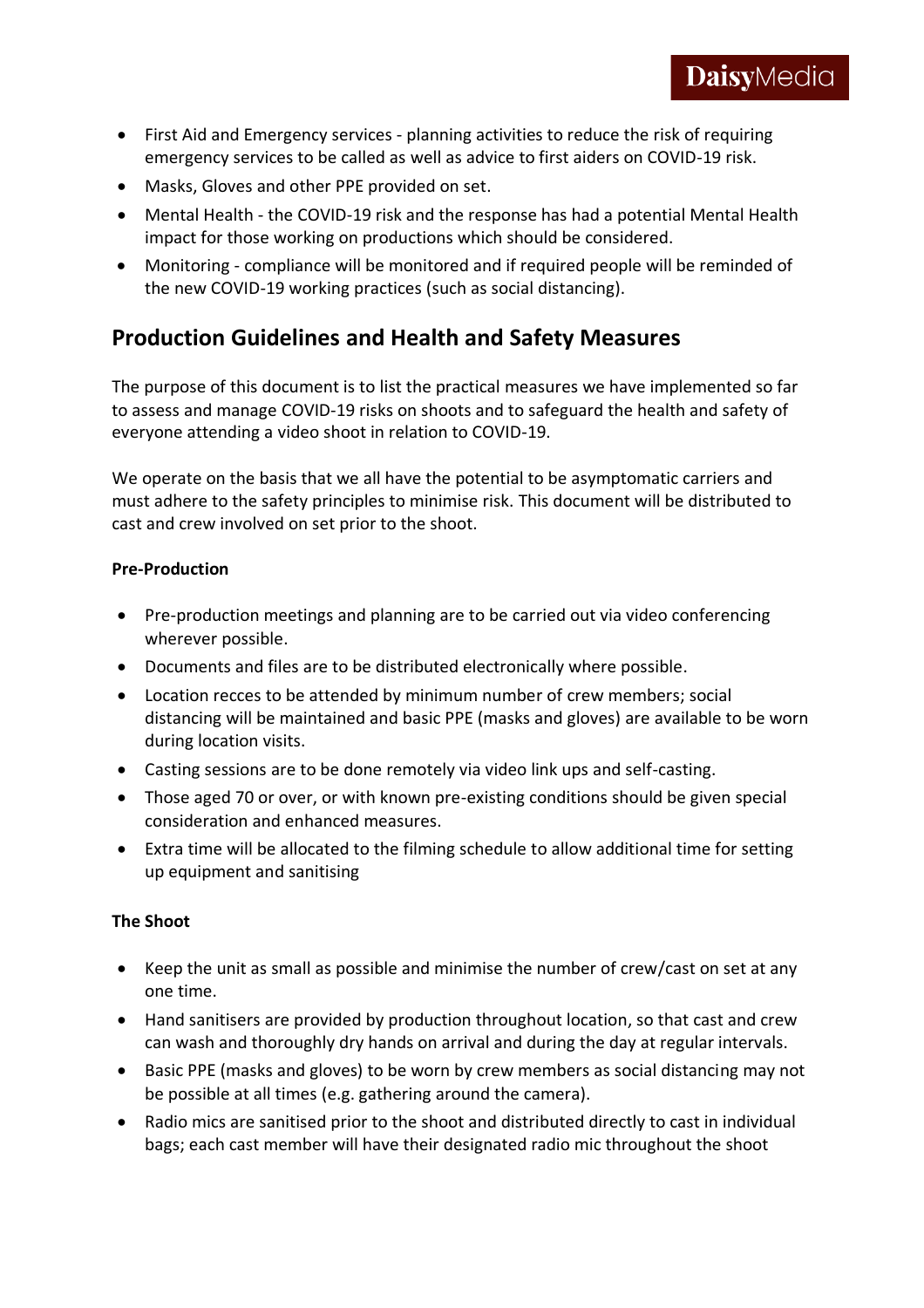wherever possible. If radio mics need to be passed to a different cast member, sound recordist will ensure thorough sanitising is applied.

- Sound recordist will attempt to instruct cast members to put on radio mics by themselves first; if not feasible, will wear basic PPE (masks and gloves) when needing to break social distancing.
- Cast members to provide their own costumes and makeup where possible
- If specialist make up is required, the make up artist will ensure that the kit remains unique to each cast member, barbicide and other disinfecting processes are followed, and PPE (masks, gloves and visor) will be worn when breaking social distancing.
- Where social distancing of cast members might not seem achievable on set due to creative or action required, we will do all we can to minimise the risk of transmission. If possible, we may adapt the process (e.g.: use members of the same household, shoot back-to-back or side-by-side, keep the activity time involved as short as possible etc.) to achieve the aim within government regulations.
- Locations to be well ventilated where possible; disinfectant products (sanitiser sprays, wipes etc.) will be provided.
- Distance markers placed on floor may be considered where necessary (e.g. when working with a larger group of people and harder to keep track of distance).
- All filming equipment will be quarantined where possible, or a thorough sanitation process will be applied.
- Contactless thermometer to be made available on location if considered necessary.

### **General Health and Safety**

- Disposable masks and nitrile gloves will be provided on location and to be changed frequently.
- Bin bags are provided for safe disposal of used PPE.
- Health Declaration forms (Appendix) are to be signed by every person who will be attending the location.
- Individuals on the shoot will be contacted subsequently in the event that fellow workers/talent are found to have contracted COVID-19 within the two weeks following the shoot.